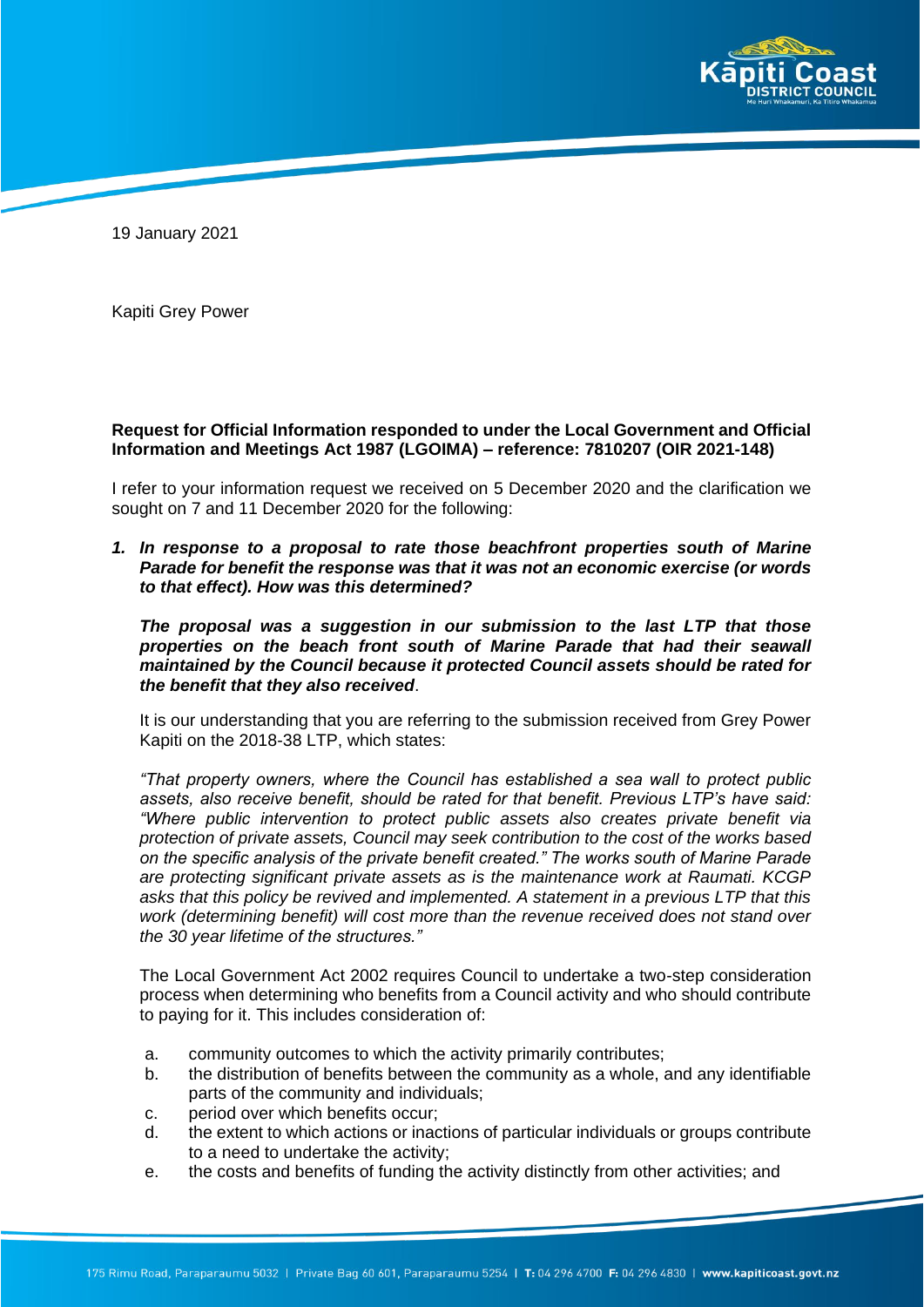f. weighing up the impact of rates on the current and future community's social, economic, environmental, and cultural well-being.

These considerations are outlined in Council's Revenue and Financing Policy which can be found at https://www.kapiticoast.govt.nz/media/22310/final-203-revenue-andfinancing-policy-2018-38-ltp-web-version.pdf

As part of our Revenue and Financing Policy, the Coastal Management activity is 100% funded from general rates. It is also part of our current policy that where public intervention to protect public assets along the coast also creates a private benefit, Council assesses whether to seek contribution to the cost of works based on analysis of the private benefit created. This assessment needs to demonstrate that a sufficient level of benefit is created and is guided by the Coastal Strategy.

In regards to the works south of Marine Parade and the Paekakariki seawall, Council identified that the main intention of the activity is to protect public assets and not private assets. The whole community and all users of public assets benefit from the protection of these public assets, and restoration of coastal character and systems. Private beneficiaries were a consequence of an action to protect a public asset.

The task associated with identifying all private beneficiaries along each seawall (which may include private properties and sections of commercial power lines, underground pipes, train tracks etc.) for the purposes of cost recovery is significant. This also needs to factor in the tasks associated with keeping this information regularly updated as changes to private assets occur or more seawalls are added, and administrative costs of charging. The cost of these activities will add to the existing rating impost.

Identifying the level of benefit attributable to each beneficiary group is also complex due to a number of factors. For example:

- 1. The Council recognises that along the coastline, there are seawalls that are privately constructed and maintained, which indirectly benefit Council and the whole community through protection of public assets. Council currently do not make any contributions towards these private costs. If Council were to seek contribution from private property owners for public works that protect private assets, then Council should also consider contributing towards private works that protect public assets.
- 2. The Council has also considered the end effects of seawalls, where the coastline situated at the ends of seawalls may experience more erosion and beach displacement than other areas. The level of benefit received by private properties towards the ends of the coastal wall therefore, are less than those situated in the middle. Council does not think it is fair to rate these properties the same as others along the wall. Setting up different rating categories within these properties to reflect the different levels of benefits received would add more complexity to an already complex rating system, and require more resources to administer. In addition, the public intervention to protect public assets may in some instances exacerbate the problem, which requires more seawalls to be constructed in these areas.

After careful consideration of all factors including those above, it is concluded that the benefits gained from recovering a portion of the coastal works on the south of Marine Parade and the Paekakariki seawall (or any other coastal defence structure publicly funded) from private beneficiaries, offset the costs of separately identifying and charging these beneficiaries. Therefore, it is Council's view that it is appropriate to fund 100% of this activity from districtwide general rates.